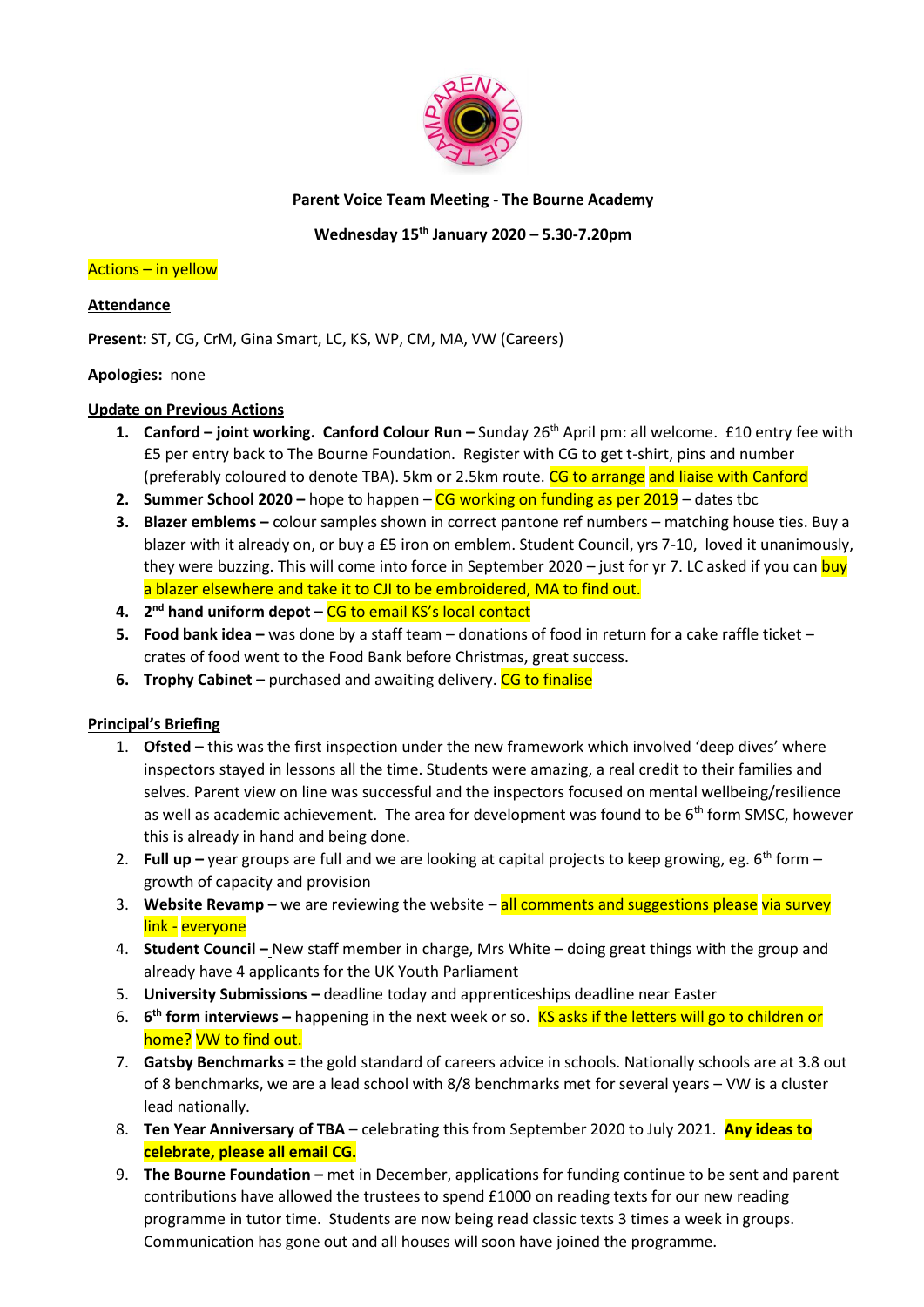#### **Public Health Dorset – Project Funding – Whole School Approach to Mental & Physical Wellbeing**

Following on from previous briefings, CG showed a powerpoint to illustrate how the one year's funding is being spent and how the project is looking within the Academy, including the impact it is having on the whole school and community.

Parents asked if we could change the time of the parent coffee/wellbeing sessions – possibly after 5pm, to avoid conflict with school pickups elsewhere in the borough. Also, please can there be a presentation and introduction at the start of these events. CG to pass message on.

MA explained that there is a national trailblazer programme being rolled out around additional wellbeing in schools/GP presence – TBA to be one of the few schools involved in the pilot for the project –  $\overline{MA}$  to bring more info next time.

#### **Financial update**

Current bank balance £1500 (movement since last meeting= £200 spent on trophy cabinet and £250 income from Christmas Fayre).

No further requests for funding.

#### **Upcoming PVT Events**

- **1. Christmas Fayre Wednesday 27th Nov, 3-5.30pm**.
	- Thank you to all PVT members who helped before and on the night much appreciated
	- Successful event great atmosphere, community spirit, behaviour great, planning fab.
	- Total made: £760 £250 PVT, £250 Osiligi, £260 to The Bourne Foundation
	- GH to contact KPS asap to get a date for November 2020 to invite them to join, make it bigger still for our 10<sup>th</sup> anniversary year.
- **2. Quiz Night –** CG explained that there is little capacity for us to organise a Spring quiz night, but PVT is welcome to do one. It was decided not to, and to make next year's  $10^{th}$  anniversary quiz night bigger – invite KPS/Canford.  $GH - to choose a date in advance and work towards this.$
- **3. Easter Chocolate Draw – a new fundraising activity suggested by PVT members. Students donate chocolate eggs (any size/quantity). Students and staff buy raffle tickets to win the chocolate. After the draw, PVT members help distribute the chocolate.**
	- GH design a poster/ send to PVT for approval, advertise the draw, buy books of raffle tickets.
	- GH assign a location, or two, to store eggs
	- Reception to sell raffle tickets, £1 a strip, from Feb half term to Friday  $27<sup>th</sup>$  March (mufti day)
	- Students invited to donate any chocolate eggs by Friday 20<sup>th</sup> March
	- Monday 23rd March PVT members to cellophane wrap and assemble chocolate eggs into a pile for photo shoot.
	- Monday 30<sup>th</sup> March PVT members to draw the tickets and distribute chocolate as appropriate/ as directed. Distribution to be complete by Thursday  $2^{nd}$  April, (ahead of egg rewards at the end of term, Friday  $3^{rd}$ )
	- Experienced PVT chocolate event fans predicted number of chocolate egg donations!!: CG to donate egg to the winner (GS: 500, CMK: 300, LG: 180) Let me know if you want to join the sweepstake!